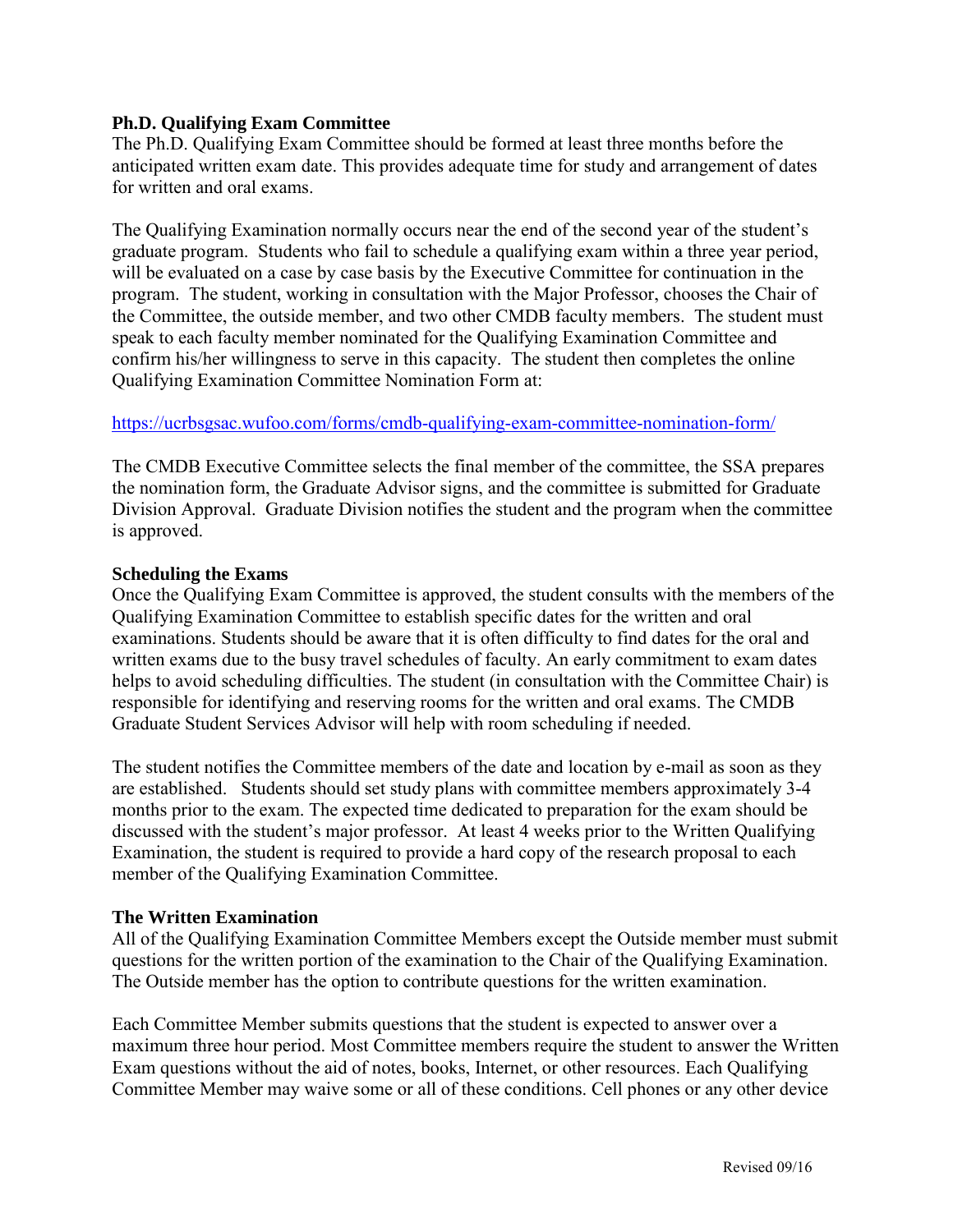that can access information are not permitted unless specifically approved by the committee member whose set of questions is being answered.

The student has two options for recording their answers to the written examination questions. They may write their answers on paper or use a departmental computer that lacks internet access. If drawings, tables or graphs are needed to answer a question, they will need to be hand drawn and referred to in the text.

On each morning of the Written Examinations, the student should go to the Committee Chair's office. The student will choose the order of the exams. The Chair will bring the student to the examination room and ensure that only admissible items enter the room. After the student completes the first exam, the student returns the answers to the Chair. The student will then take a break and arrange for a time to begin the second exam. The Chair will let the student know the outcome of the exams and direct the student to speak with Committee members. A course of action to remedy any deficiencies in the Written Exam should be discussed with the student.

Students "Pass" or "Fail" this exam; there is no "qualified" pass or fail.

1. Written Exam - A Pass: To proceed to the oral exam, a student may fail no more than one of the written exams.

2. Written Exam - A Failure: If the student fails two or more exams, the Qualifying Examination Committee will determine if the student should be allowed to retake the Written Examination. The Committee will recommend a timeframe for the second attempt. Based on the overall performance, the Qualifying Examination Committee will decide how many and which of the exams will be retaken. A student may retake the Written Exam once.

### **The Research Proposal**

The focus of the Oral Examination will be a Research Proposal written by the student that s/he proposes to carry out for her/his Ph. D. dissertation. This document serves as a basis for examination and assessment by the Oral Qualifying Examination Committee of the following: (a) the ability of the student to write a concise and clearly written research proposal, (b) the student's fundamental knowledge in the area of her/his research, (c) the student's ability to identify a meaningful research project, (d) the student's ability to design and carry out productive meaningful research, and (e) the student's sophistication in describing the scientific literature germane to the proposed project.

 The Proposal should not exceed 12 pages not counting the Title Page and the Literature Cited section. The space required for all figures and Tables is included in the 12 page limitation. The entire document should be typed single spaced in a 11 or 12 point font. The Title Page

The following Statement must be placed at the top of the Title page: Research Proposal for CMDB Qualifying Examination on 'month, 'day', 'year'. This should be followed by the following items, spaced neatly down the Title page.

- a) An informative title that captures the essence of the proposed research project
- b) The official UCR name of the Candidate.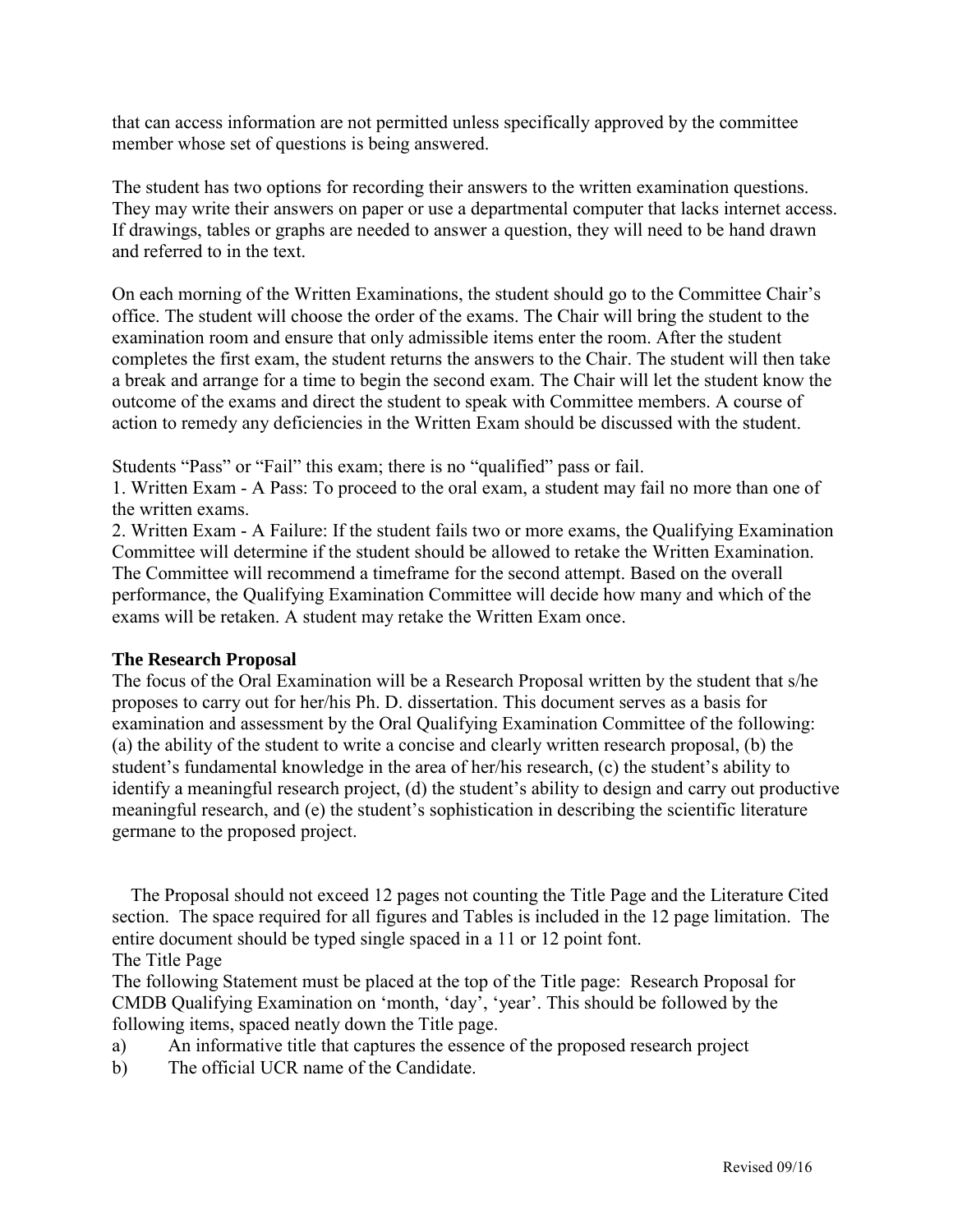c) The statement 'Major Professor' followed by the name of the candidate's Major Professor, followed by a signature line. Underneath the signature line the following should be typed "Approved for distribution".

d) The full name and departmental affiliation of each of the five members of the Oral Qualifying Examination Committee.

## Section A: HYPOTHESIS AND SPECIFIC AIMS.

An Abstract (limited to 400 words) that includes the following:

a) A concise articulation of the dissertation's overall objectives and the specific goal(s) of the research proposed, e.g., to create a novel experimental design, to solve a specific problem, or to address a specific barrier in your field. You may choose to formulate your own hypothesis. This information is then immediately followed on the same page by the following;

b) An explicit listing of the titles of the Specific Aims in Section D of your Research Proposal. These titles should exactly match (word for word) the wording that is contained in Section D of the research proposal.

## Section B: BACKGROUND

This section is limited to no more than three pages. This section should provide the following background information to the proposed Research Proposal.

a) A brief review of the literature that is appropriate to bring the Committee members up to speed with the 'state of the art' of recent research in the general area of your research proposal.

b) Appropriate citation of the available literature in this area. See comments on the bibliography formatting below.

c) This section may include figures and tables as are deemed to be helpful; their area must be included in the three pages allowable for this section.

d) All Figures and Tables should be separately numbered, in sequence, throughout the entire document.

e) Each Figure and Table must have a title, and, if needed, a legend that provides appropriate further description to assist the reader in understanding the figure/table; e.g. reference to experimental methodology, that may or may not require reference citation(s).

# Section C: SIGNIFICANCE OF THE PROPOSED RESEARCH

This section can be up to one page in length. In this section, the Candidate should include the following:

a. A concise description of the background leading up to the Research Proposal,

b. A critical evaluation of existing knowledge and identification of the gaps that the project is intended to fill.

c. A description of the importance of the proposed research by relating the Specific Aims to the long-term direction of research in the field.

# Section D: RESEARCH DESIGN AND RESULTS OBTAINED TO DATE

This section may be up to seven pages in length. It should include a layout in a logical fashion of the method of prosecution of the overall research objective being proposed for your Ph.D. dissertation and, also, it should include the preliminary data you have already obtained. The section should contain the following.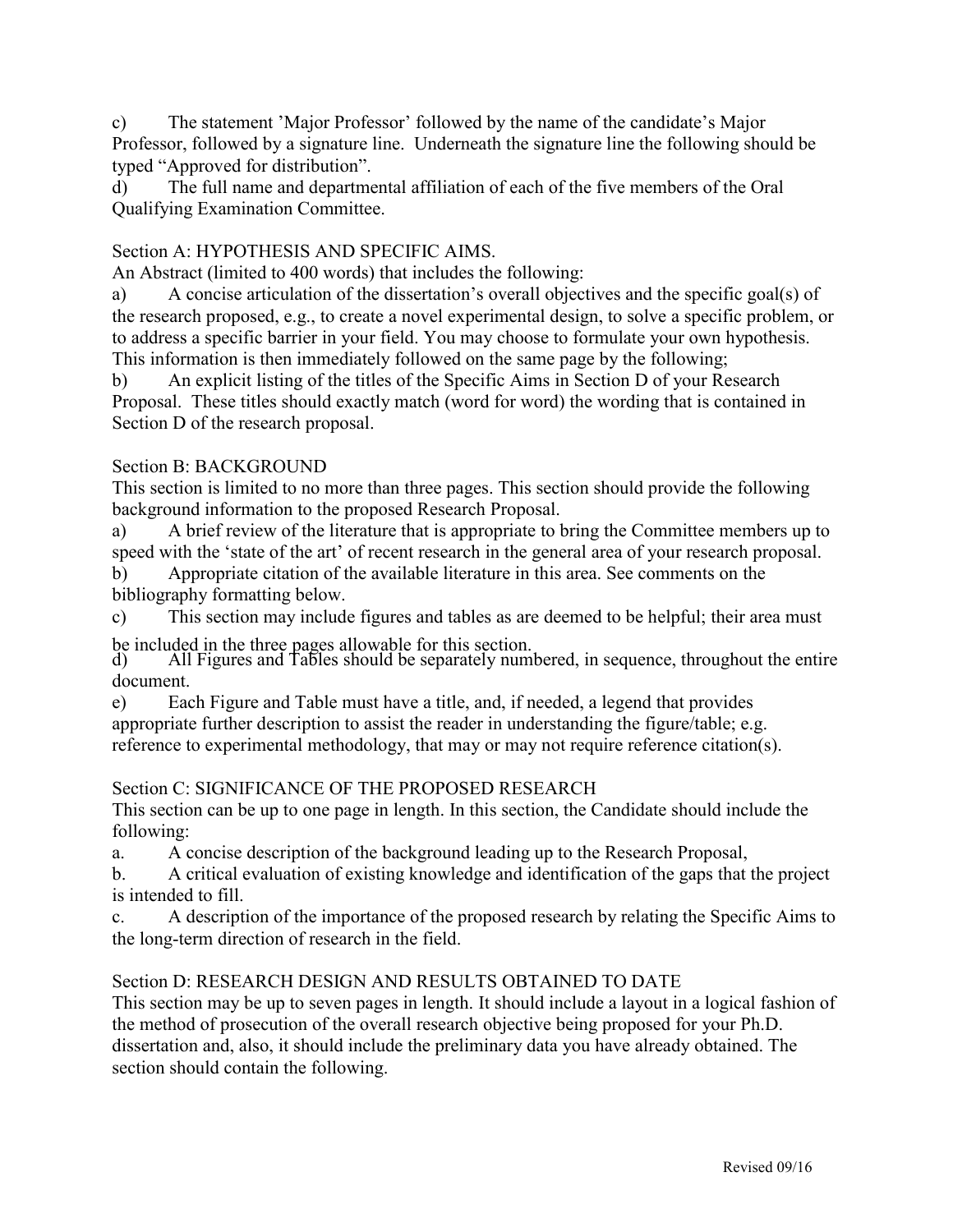a) This section should be subdivided into as many primary sub-sections as the Specific Aims that were listed in section A.

b) Each primary Specific Aim may be broken down into as many or few secondary sub-Specific Aims as the candidate feels appropriate or necessary for the experiments being proposed.

c) Each Aim and sub- Aim should provide some kind of Rationale statement, followed by a brief introduction and then a section titled Experimental design(s).

d) The presentation of Preliminary Data should include appropriate Tables with titles and brief legends and Figures and with figure titles followed by informative succinct legends.

e) Remember that all figures and all tables should be separately numbered sequentially throughout the entire proposal.

### Section E: LITERATURE CITED

The pages of this section are not included in the page limitation of 12 pages. Citations and references may be formatted either in a numbered sequence or alphabetically. Scientific journals can provide examples of these styles, and students are encouraged to use programs such as Endnote to begin to learn to manage their references.

### Other information

The following standard sections of NSF and NIH grants should not be included in the candidate's Research Proposal: Table of Contents; Budget Information, Biographical Sketches; Available space and equipment; Animal use assurances; Checklist, and Appendix.

Approval of Research Proposal by your Major Professor.

Prior to distribution of your Research Proposal to your Committee, you must obtain your Major Professor's signature on the Title Page indicating that it is "Approved for distribution".

### Distribution of final Research Proposal

After signature approval has been obtained, a hard copy of your proposal should be given to all members of the Qualifying Exam Committee at least four weeks (30 days) before the scheduled written examination. Also, send one scanned electronic copy of your Proposal to Mr. Julio Sosa  $(iulio.sosa@ucr.edu)$  in the CNAS Graduate Student Affairs Center at this time.

At least one week before the Written Qualifying Examination the chair of the committee will poll the committee members to determine if the quality of the submitted Research Proposal is of sufficient quality to allow the examination to proceed as scheduled. If there are concerns, then the chair will communicate these to the students and their Major Professor and they will reschedule the examination. The revised Research Proposal must then be resubmitted using the same schedule as described above. Students are only allowed one revision of the Research Proposal following which the Oral Exam will be held.

### **The Oral Examination**

The Oral Examination must be held on a single day. All members of the Examination committee must be present for the entire exam. The student begins with a presentation of 45-60 minutes on his/her Dissertation Research Proposal. During and/or following the presentation, the committee asks the student questions about the research proposal and his/her dissertation research. The